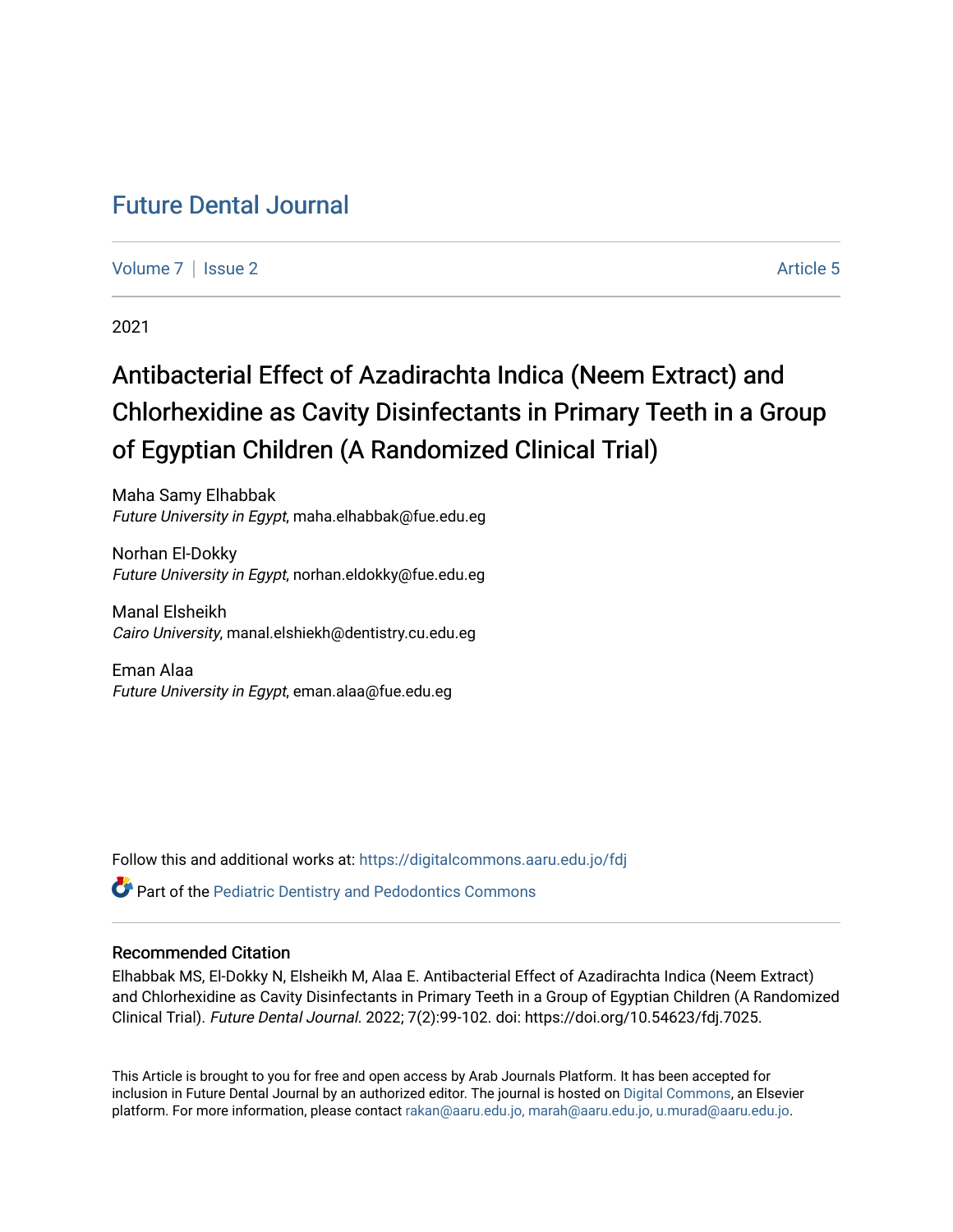#### Elhabbak et al.: Antibacterial Effect of Azadirachta Indica

Future Dental Journal Volume 7, Issue 2 (2021) 99—102

Contents lists available at Arab Journals Platform







Journal homepage: https://digitalcommons.aaru.edu.jo/fdj/

### **Antibacterial Effect of Azadirachta Indica (Neem Extract) and Chlorhexidine as Cavity Disinfectants in Primary Teeth in a Group of Egyptian Children (A Randomized Clinical Trial)**

**Maha Samy Elhabbak,a,\* Norhan El-Dokky,<sup>a</sup> Manal Elsheikh,b Eman Alaa,<sup>a</sup>**

*a Future University in Egypt b Cairo University, Egypt*

#### ARTICLE INFO A B S T R A C T

*Discipline:*  Pediatric Dentistry

*Keywords:*  Cavity disinfection, Neem, Phytotherapy, Chlorhexidine

\* Corresponding author. E-mail address: maha.elhabbak@fue.edu.eg (Maha Samy Elhabbak).

*Introduction:* The prevention and control of caries requires the eradication of cariogenic microorganisms that produce acids responsible for reducing the pH and starting the demineralization process. With the increasing incidence of drug resistance in the prevalent pathogens and an associated risk with chemotherapeutic agents, it is essential to find an alternative to existing drugs.

*Aim:* The aim of this study was to investigate the effect of neem extract and 2% chlorhexidine (CHX) as cavity disinfectants in the reduction of total viable count in Atraumatic Restorative Treatment (ART) in children.

*Subjects and Methods:* The study included two test groups, Group I (2% chlorhexidine) and Group II (neem extract). Nine patients with at least one tooth with a carious lesion suitable for ART were selected for each group; samples of dentin were collected using sterile spoon excavators at three stages from each tooth: pre-excavation, post-excavation and post-disinfection of the cavities. These dentinal samples were subjected to microbiological analysis for Total Viable Count (TVC). The data collected were statistically analysed using ANOVA and Shapiro-Wilk tests.

*Results:* The results of present study showed that there was a statistically significant reduction in TVC when compared between pre and post excavation in both groups.

*Conclusion:* Natural antibacterial agents like neem could be effectively used as cavity disinfectant which will help in minimizing secondary caries and rendering a long term restorative success

#### **1. INTRODUCTION**

Dental caries is considered as a major public health problem which affects the adult and the child. It is a multifactorial disease which is caused mainly by oral bacteria, fermentable substrate, food, time and other secondary factors. It is a complex process initiated by accumulation of dental plaque followed by demineralization of tooth hard structure, enamel and dentin, by organic acids produced. Once initiated it begins to progress causing pain and discomfort. Moreover, the child with dental caries can suffer from premature tooth loss with its consequences of compromised chewing and damage to the permanent teeth (1).

The carious dentin is classified into two main layers; the superficial layer (infected dentin) which is abundant by carious bacteria and decalcified dentin that is supposed to be removed to avoid its progression and the deep layer (affected dentin) which is different from the other layer in the hardness, color and moisture with less bacterial invasion (2).

At present, the recommendations are toward preserving more tooth structure and avoidance of pulp approximation and exposures. This can be achieved by maintaining the affected carious dentin by selective removal of caries followed by appropriate sealing of the cavity leading to starvation of the microorganisms and cessation of carious process. Controlling of caries nesseciates the eradication of cariogenic microorganisms that produce acids responsible for reducing the pH and starting the demineralization process. Chlorhexidine is considered as one of the most efficient chemotherapeutic agents against S. mutans and dental caries. Consequently, it has been widely accepted as a positive control for studies on cavity disinfectants<sup>(3)</sup>.

With the increasing incidence of drug resistance in the prevalent pathogens and an associated risk with chemotherapeutic agents, it is essential to find an alternative to existing drugs. The herbals are considered to be from the best alternatives as they possess effective pharmaceuticals properties <sup>(4)</sup>.

Azadirachta indica, commonly known as neem, is a fast-growing tree, cultivated in several parts in India. In recent years, it gained worldwide attraction and prominence due to its medicinal significance. Every part of the tree has been widely used in the traditional systems of medicine in India and alternative medicine. It has been used conventionally for the treatment of inflammation, infections, fever, skin diseases and dental disorders. Later on, it became a focus of attention of the modern medicine (5).

Follow this and additional works at: https://digitalcommons.aaru.edu.jo/fdj

Part of the Dental Hygiene Commons, Dental Materials Commons, Dental Public Health and Education Commons, Endodontics and Endodontology Commons, Oral and Maxillofacial Surgery Commons, Oral Biology and Oral Pathology Commons, Orthodontics and Orthodontology Commons, Pediatric Dentistry and Pedodontics Commons, Periodontics and Periodontology Commons, and the Prosthodontics and Prosthodontology Commons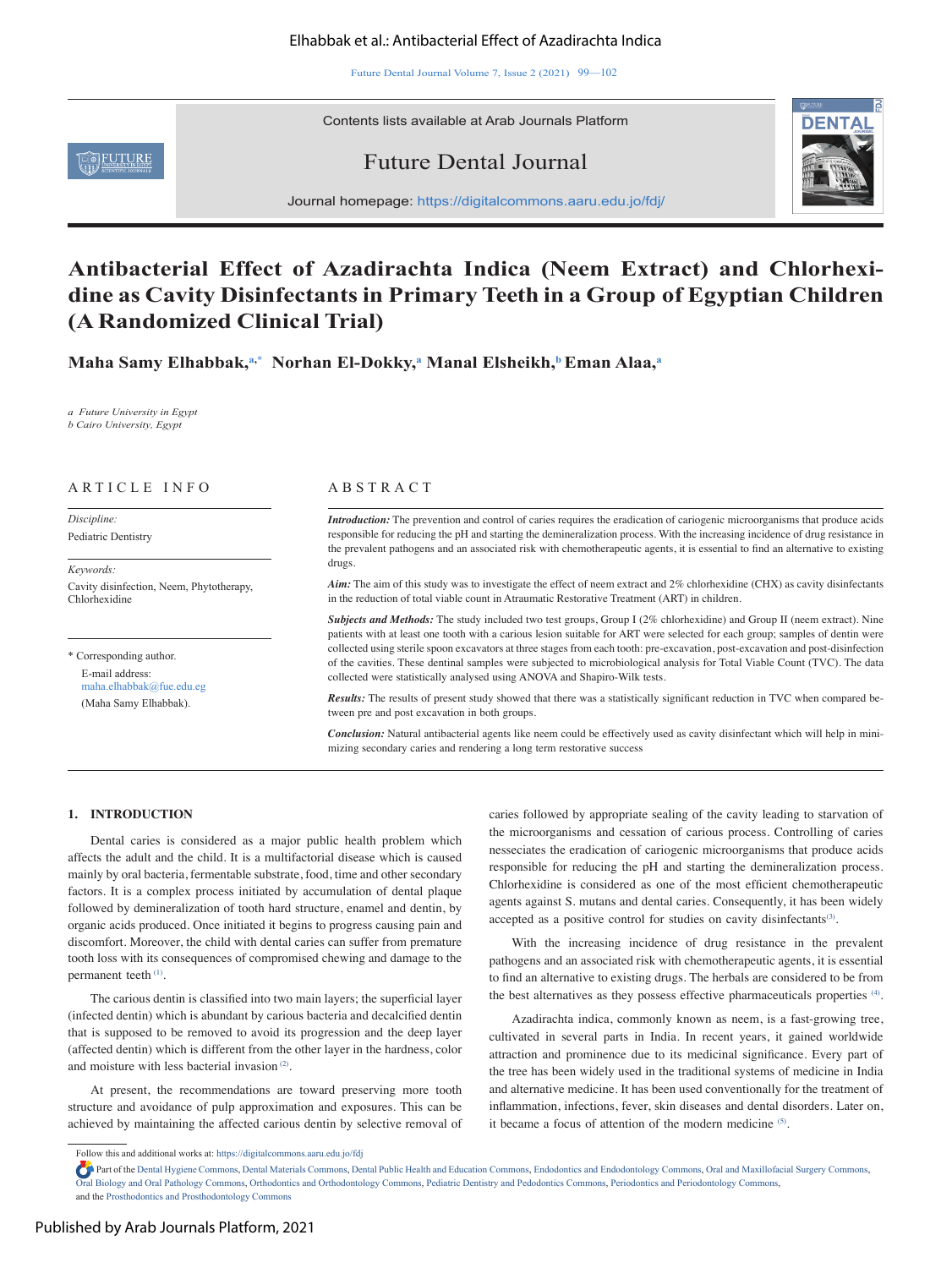Literature search revealed limited randomized controlled trials studied the antibacterial role of neem extract as a disinfectant herbal agent on primary teeth. Thus this study was conducted to evaluate the effect of neem extract and chlorhexidine as cavity disinfectants after ART.

#### **2. SUBJECTS AND METHODS**

This is a Randomized clinical trial. The study proposal was approved by the ethical committee of research of Faculty of Oral and Dental Medicine, Future University in Egypt (code 22/11-2019). Informed consent explaining the rationale of the study was read and signed by the parents of the children selected for the study.

This study was conducted in the outpatient clinics of Department of Pedodontics and Preventive Dentistry at Faculty of Oral and Dental Medicine, Future University in Egypt.

Children aged 4-7 years suitable for ART with at least one cavitated dentinal lesion in primary anterior tooth, were selected irrespective of sex, race and socioeconomic status.

#### **2.1 Eligibility criteria:**

Inclusion criteria:

- Children who showed at least one asymptomatic cavitated carious lesion of incisor or canine.
- Children with age range between 4 and 7 years.
- Child and parent cooperation and willingness to participate in the study. Exclusion criteria:
- Symptomatic tooth.
- Fistula, abscess and swelling of the soft and periodontal tissues adjacent to tooth.
- Pain in the same quadrant.

#### **2.2 Sample size calculation:**

Based on a previous study (3) sample size of 5 children in each group has a 80% power to detect a difference between means of 18.52 with a significance level (alpha) of 0.05 (two-tailed) and 95% confidence intervals.

#### **2.3 Randomization and allocation**

Dr. *(E.A)* performed randomization using computer software (random. org) for the assignment of the patients in each group. Eighteen patients were randomly divided between the both groups with 1:1 ratio consisting of nine patients each.

According to the allocation sequence generated by the computer software, the numbers were written in small folded opaque papers and put in opaque sealed envelopes. All those papers were ready before conducting any procedure. On the scheduled date the patient was presented to the clinic and asked to pick his/her number from the pile of envelopes and was assigned accordingly. Only Dr. *(E.A)* had access to the randomization table and was able to tell which group each number (patient) was allocated. Lesions were allocated to the first group (Chlorhexidine gluconate 2%) or to the second group (Neem extract).

#### **2.4 Chlorhexidine gluconate**

Commercially available 2% chlorhexidine gluconate (Cerkamed, Poland) was used in this study.

https://digitalcommons.aaru.edu.jo/fdj https://digitalcommons.aaru.edu.jo/fdj/vol7/iss2/5 DOI: https://doi.org/10.54623/fdj.7025

#### **2.5 Preparation Neem extract**

The neem ethanolic extract was prepared in the Pharmaceutical and Drug Industries Research division, Phytochemistry Department- National Research Center, Egypt. The leaves of the plant were washed with distilled water. The leaves were dried in an oven at 40°C for 48 h and then powdered. An ethanolic extract was obtained by dissolving 500 g of the powder in 5000 ml of 70% ethyl alcohol. The contents were then filtered using Whatman filter paper no. 1, and the filtrate was evaporated for dryness.

#### **2.6 Determination of minimum inhibitory concentration (MIC) and minimum bactericidal concentration (MBC):**

For finding a specific and reliable concentration a pilot study was performed by the microbiologist in the laboratory. Sterile BHI broth one ml was taken in test tubes to which 100 microlitres of the fresh bacterial inoculums were added. Then the extract was added in the concentrations of 500, 250, 125, 62.5, 31.25, 15.62, 7.81, 3.90, 1.95 and 0.97 mg/ml to each tube.

The tubes were checked for turbidity and the lowest dilution showing turbidity was taken as MIC. Subcultures were done on MSA agar from each of the tubes and the plates incubated for 24 hours at 37°C  $^{(6)}$ . The lowest dilution that did not grow any colony was taken as MBC which was 31.25 mg/ml.

#### **2.7 Dentin sampling procedure**

Proper isolation was done using a rubberdam (Optradam). The superficial parts of the necrotic dentin was removed with an excavator and then discarded. A baseline dentin sample was obtained using a sharp, sterile spoon excavator which was sufficient enough to cover the surface of the excavator and was immediately transferred to a transport medium (a sterile eppendorf tube containing one ml BHI broth).

Excavation of caries was continued until firm dentin was reached (7)**.** Then a second dentin sample was collected from the dentin using another sterile excavator and immediately transferred to another sterile tube of transport medium.

Approximately one ml of the disinfecting testing agent CHX or neem extract was syringed out into the cavity for one minute and then the cavity was washed with distilled water by a syringe and air dried. A third dentin sample was then collected using another sterile spoon excavator and immediately transferred to another tube of transport medium (8). The tooth was then restored with glass ionomer cement (GC Equia Forte®). Then the three dentin samples from each tooth collected were transferred to the microbiology laboratory within 2 hours for microbial analysis<sup>(3)</sup>.

#### **2.8 Microbiological Procedure**

The samples collected were subjected to microbiological processing and were cultivated so that the total number of viable bacteria could be detected.

The samples were shaken by a vortex for 15 seconds to disperse bacterial aggregates and 10 μl aliquots of each dilution were taken using an inoculation loop onto each solid media and spread on the surface of the agar. Blood agar was used for determining bacterial total viable count (TVC). The plates were then incubated aerobically for 48 hours at 37˚C in an electric incubator

After incubation, microbial count on blood agar was performed by a single examiner. Bacterial count was measured as Colony forming units (CFU) as following: CFU per ml= Colonies count x  $100 /$  dilution factor  $\circ$ .

#### **Statistical analysis**

The mean and standard deviation values were calculated for each group in each test. Viable counts of antibacterial activity were transformed to their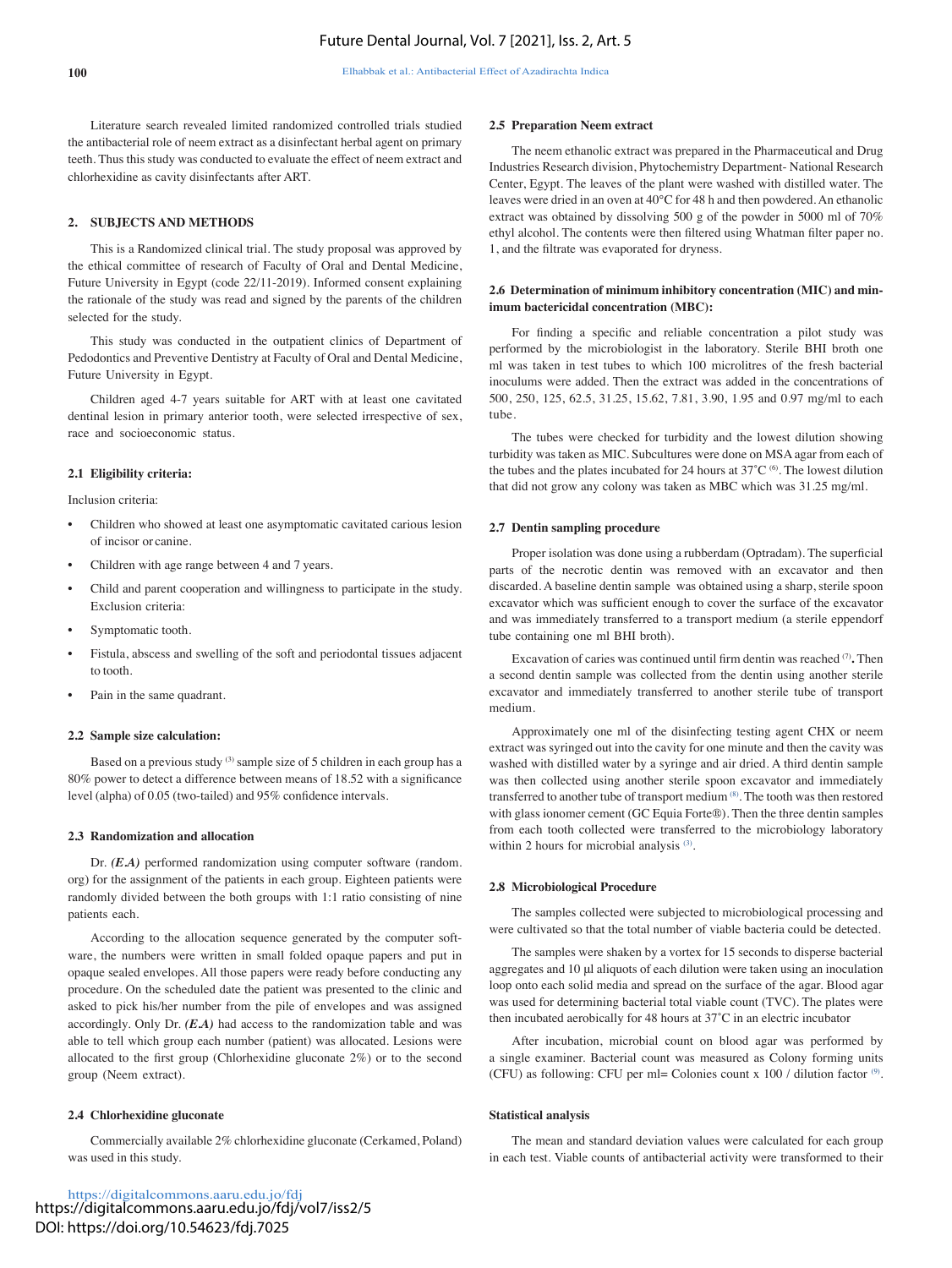log10 values. Data were explored for normality using Kolmogorov-Smirnov and Shapiro-Wilk tests.

 $R_{\text{reco}}$  test and measure  $\Lambda$   $NONA$  test was used to compare

#### **Table 3:**

Pairwise comparison of the number of bacterial colonies between the study groups before excavation, after excavation and after disinfection.

| Repeated ineasure AINO VA test was used to compare between more than         |  |
|------------------------------------------------------------------------------|--|
| two groups in related samples. Paired sample t-test was used to compare      |  |
| between two groups in related samples. Independent sample t-test was used to |  |
| compare between two groups in non-related samples. The significance level    |  |
| was set at $P \le 0.05$ . Statistical analysis was performed with IBM® SPSS® |  |
| Statistics Version 20 for Windows.                                           |  |
|                                                                              |  |

#### **3. RESULTS**

The first test group (2% CHX) showed a mean TVC pre-excavation, post-excavation and post-disinfection of 7.48  $\pm$  0.95, 7.01  $\pm$  1.30, 2.86  $\pm$ 0.68 respectively in CFU/ml where (p<0.001). The second test group (Neem) showed values of  $7.32 \pm 0.49$ ,  $6.31 \pm 0.54$ ,  $5.07 \pm 0.60$  respectively in CFU/ ml where (p<0.001) as shown in (Table 1)

#### **Table 1:**

Comparison of mean of total viable count (TVC) in each of the study groups.

| Group                                                | Procedure         | Mean | <b>SD</b> | P-value    |
|------------------------------------------------------|-------------------|------|-----------|------------|
| <b>2% CHX</b>                                        | Pre-excavation    | 7.48 | 0.95      |            |
|                                                      | Post-excavation   | 7.01 | 1.30      |            |
|                                                      | Post-disinfection | 2.86 | 0.68      | $<0.001*$  |
| <b>Neem</b>                                          | Pre-excavation    | 7.32 | 0.49      |            |
|                                                      | Post-excavation   | 6.31 | 0.54      |            |
|                                                      | Post-disinfection | 5.07 | 0.60      | $< 0.001*$ |
| SD: Standard deviation;<br>*; significant $(p<0.05)$ |                   |      |           |            |

Pair-wise comparison of viable bacterial colony was done for each study group at different phases; pre-excavation, post-excavation and postdisinfection which showed statistically significant difference in the number of bacterial colonies between each phase in each group (p<0.05) as shown in (Table 2).

#### **Table 2:**

Pairwise comparison of mean TVC count on blood agar of different phases in each of the study groups.

| Group       | Procedure             |                                   | Mean<br>difference | Percentage<br><b>Reduction</b> | <b>P-value</b> |
|-------------|-----------------------|-----------------------------------|--------------------|--------------------------------|----------------|
|             | Pre-excavation        | Post-excavation                   | 0.47               | 6.28                           | $0.021*$       |
|             | 2% CHX Pre-excavation | Post-disinfection                 |                    | 617                            | $< 0.001*$     |
|             |                       | Post-excavation Post-disinfection | 4 1 5              | 59.2                           | $< 0.001*$     |
| <b>Neem</b> | Pre-excavation        | Post-excavation                   | 101                | 13.7                           | $0.001*$       |
|             | Pre-excavation        | Post-disinfection                 | 2.25               | 30.7                           | $< 0.001*$     |
|             |                       | Post-excavation Post-disinfection | 1 24               | 19.6                           | $0.003*$       |
|             |                       |                                   |                    |                                |                |

*\*; Significant (p<0.05)*

When pair wise comparisons were done between both groups, there was no statistically significant difference among the two study groups in the total viable count at two phases of experiment: pre-excavation and also postexcavation where  $(p=0.666)$  and  $(p=0.158)$  respectively. But when bacterial counts were compared post-disinfection there were statistically significant differences among the groups  $(P < 0.01)$  as shown in (Table 3). It showed higher reduction of TVC with CHX than neem extract.

|                           | Group                          |             | <b>Mean</b> |                |  |  |
|---------------------------|--------------------------------|-------------|-------------|----------------|--|--|
|                           | <b>CHX</b>                     | <b>Neem</b> | difference  | <b>P-value</b> |  |  |
| <b>Pre-excavation</b>     | 7.48                           | 7.32        | 0.16        | $0.666$ ns     |  |  |
| <b>Post-</b> excavation   | 7.01                           | 6.31        | 0.7         | 0.158ns        |  |  |
| <b>Post-disinfection</b>  | 2.86                           | 5.07        | $-2.21$     | $< 0.001*$     |  |  |
| *: Significant $(p<0.05)$ | ns; non-significant $(p>0.05)$ |             |             |                |  |  |

**4. DISCUSSION**

Modern dentistry is focusing on minimally invasive strategies and arresting caries instead of traditional restorative dentistry which is based on complete removal of demineralized and infected tissue (10).

ART was considered from the main techniques used as a minimally invasive modality $(11)$ . However, the failure to completely remove the infected tooth structure and limitations such as accessibility and operator's fatigue for obtaining sterilized cavity can lead to micro leakage, increased pulp sensitivity and pulpal inflammation, secondary caries and failure of the restoration (12).

To overcome the problem of remnant bacteria, several antimicrobial agents have been widely used trying to disinfect the cavity. The CHX was considered the gold standard used to eliminate oral bacteria. Studies conducted by **(Taha et al.,2013)**(13) and **(Mahabala et al., 2016)**(14) showed powerful antibacterial effect of CHX. However, in some studies it has shown to have adverse effects on microtensile bond strength of composite resins (15), increases microleakage (16), constant increase in antibiotic-resistant strains and discoloration<sup>(17)</sup>.

Therefore, alternate antibacterial agents are needed to overcome these drawbacks with preserving the privilege of cavity disinfection efficacy with low cost and safe properties. Natural products are considered good alternatives to synthetic chemicals (18). Neem was used in our study to illustrate its efficacy as cavity disinfectants compared to CHX.

The present study showed significant reduction in total viable count after excavation of caries when compared with pre-excavation sample. This finding was confirmed by previous studies conducted by **(Ersin et al., 2006)**(19), **(Prabhakar et al., 2015)** (8) and **(Patri and Sahu, 2017)**(3) who showed that removal of carious dentine by ART significantly reduced TVC.

The results of the present study showed significant reduction of total viable count on the blood agar after application of 2% CHX. This is correspondence with **(Ersin et al., 2006)**<sup>(19)</sup> who found that CHX exhibited a greater significant reduction on TVC when compared to nondisinfected group, **(Borges et al., 2012)**(20) and **(Uday Mohan et al., 2016)**(7) showed that CHX was effective in reducing the bacteria in contaminated dentin.

These results may be attributed to the efficacy of CHX by binding to negatively-charged sites on the cell wall by its positively-charged molecule, therefore it destabilizes the cell wall and interferes with osmosis (21)

Results of the present study showed significant reduction of TVC after disinfection with neem leaves and twigs extract. This goes in accordance with (**Jodi et al., 2012**)<sup>(22)</sup> who showed antibacterial activity of leaf extract of neem against various oral bacterial species. In addition, **(Rajasekaran et al.,**   $2008$ <sup>(23)</sup> and **(Das et al., 2014**)<sup>(24)</sup> stated that leaf extracts limited the growth of both Gram positive and Gram negative bacterial species tested.

The antimicrobial activity of neem could be attributed to its constituent compounds, the most important being the Azadirachtin. The significant